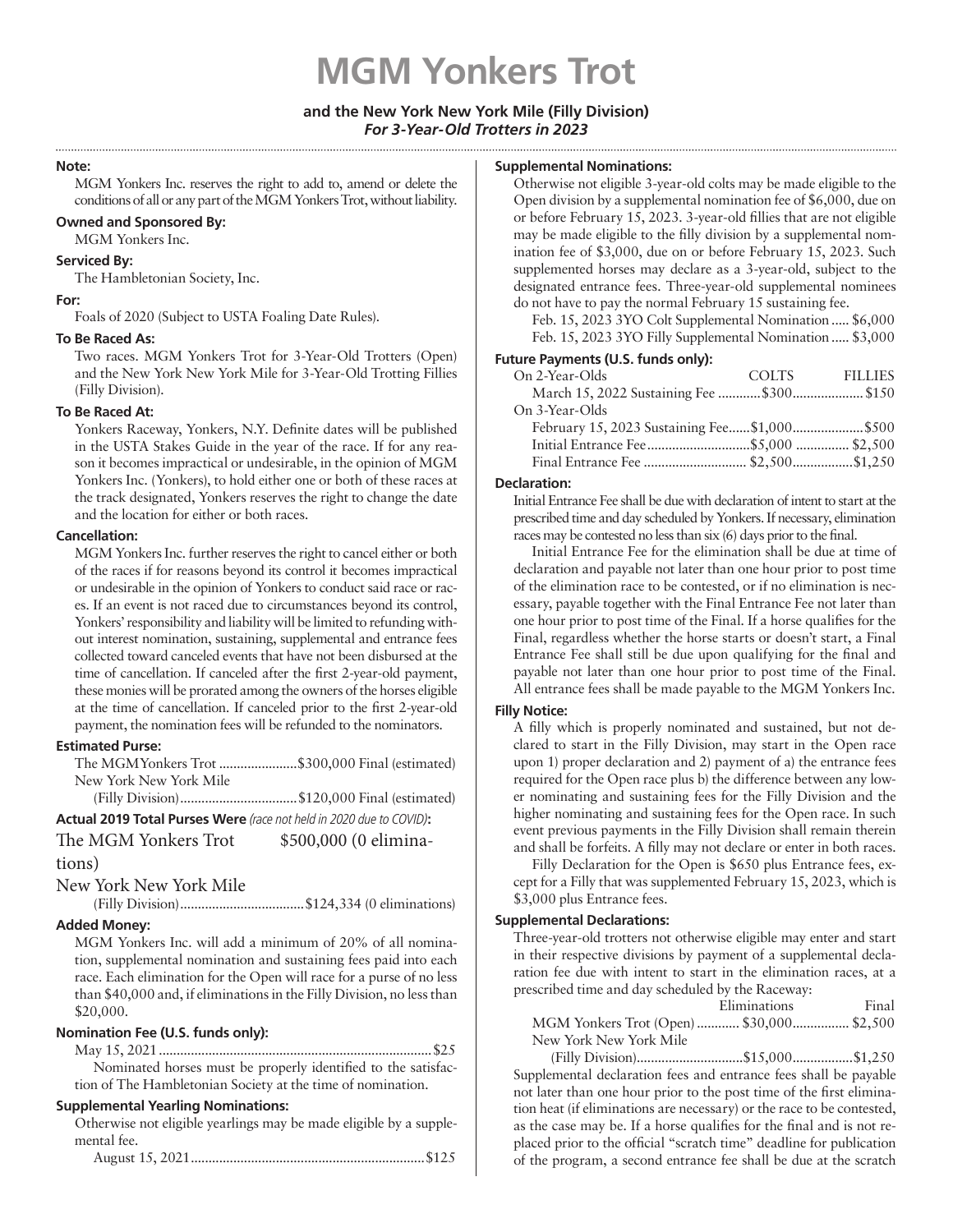time and payable not later than one hour prior to post time of the final. There shall be no refunds for horses scratched in either event. All entrance fees shall be made payable to the MGM Yonkers Inc.

#### **Payment Distribution:**

Nomination fees will be divided equally between the Open and the Filly Division. All other payments will be credited to the specific race.

#### **Notice:**

USTA Rule 12.04 provides: "Failure to make any payment required by the conditions constitutes an automatic withdrawal from the event." The Hambletonian Society, Inc. will construe payment to require that cash or check duly honored upon presentation be received at the time specified in USTA Rule 12.02.

#### **Waiver:**

As a condition of participation in the Yonkers Trot 2023 (the Open and/or Filly Division), the Owner(s) of the nominated horse(s) hereby grants to Yonkers, its representatives, successors, and assigns the absolute right to copyright and publish, use or reuse still and motion photographic images of its horses, drivers, trainers, employees, officers and agents, in whole or in part, in composite or in distorted character, with or without use of names, in color or otherwise, for the purpose of promotion, advertising, trade or other lawful purpose in any and all media. Owner(s) waives any right to inspect and/or approve the finished product or the copy that may be used in connection therewith or the use to which it might be applied. Owner(s) further agrees to inform his drivers, trainers, employees, officers and agents of the authority granted to Yonkers herein, to hold Yonkers harmless from any and all liability and damages, and to indemnify Yonkers from same should any such owner(s), driver(s), trainer(s), employee(s), officer(s) and agent(s) challenge Yonkers' rights herein as set forth above.

#### **Racing Conditions:**

#### **MGM Yonkers Trot (Open):**

There may be elimination races held at least six (6) days prior to the final, if necessary. The elimination races will race for a minimum purse of \$40,000 each. These races may be contested at a distance of one mile or longer.

If there are nine (9) or less horses entered, there will be no elimination race and all of the entered horses will go straight to the final.

If there are ten (10) horses entered, the racing office reserves the right to split the horses entered into two elimination races, or race the final as one dash at a one-mile or longer distance.

If there are eleven (11) horses entered, the racing office reserves the right to split the horses entered into two elimination races. The racing office also reserves the right to issue a bye to the highest money earner in 2023, creating a ten horse elimination race to eliminate three horses for an eight horse final.

If there are twelve (12) horses entered, the racing office reserves the right to split the horses entered into two elimination races. The racing office also reserves the right to issue a bye to the two highest money earners in 2023, creating a ten horse elimination race to eliminate four horses for an eight horse final.

If there are thirteen (13) horses entered, the racing office reserves the right to split the horses entered into two elimination races. The racing office also reserves the right to issue a bye to the three highest money earners in 2023, creating a ten horse elimination race to eliminate five horses for an eight horse final.

If more than thirteen (13) but less than seventeen (17) horses are entered, there will be two elimination races contested with the top four finishers in each race earning a spot in the final.

If more than eighteen (18) horses are entered, it is at the discretion of the racing office to split the horses into elimination races as necessary.

In addition, at the discretion of the Race Secretary, two horses will be selected from those in the eliminations that do not qualify for the final to be designated "Also Eligible" ("AE") for each final. The preference to determine which is the first "Also Eligible" ("AE1") shall be determined by taking the horse that placed highest in the official order of finish of all elimination divisions,but did not qualify for the final; in the event horses are equal in the finish position, final preference will be determined by lot\*. The other horse will be the second "Also Eligible" ("AE2").

\*However, whenever there is a draw by lot for the final or "Also Eligible", a non-entry horse will have preference over a horse creating an entry or adding additional horse to an existing entry. If the need occurs to replace a horse or horses qualified for the final, it will be done in a manner consistent with the published conditions and the track policy of Yonkers Raceway concerning the determination of eligibility to the final. All horses making the final will automatically be entered by the Race Secretary.

If because of an accident in the elimination race, an insufficient number of horses finish the race and qualify for the final, the remaining finalist and "also eligibles" will be selected by lot\* from the remaining non-offending horses in that elimination where the accident occurred. **New York New York Mile (Filly Division):**

The sponsor reserves the right to race the filly race in divisions and/ or eliminations conducted in the same manner as the open race.

Each event and all of its races will be at a distance of one mile, and all races will be drawn by lot; all entries will be seeded whenever possible.

If there are eliminations and a final scheduled, the racing conditions above for the Open will apply with the exception that elimination races will race for a minimum purse of \$20,000 each.

All starters in the open and the filly division are subject to the detention policy of the race track.

The Sponsor at its sole discretion reserves the right to conduct one or both of these races in a format either with eliminations in the previous week to the final as published above, in divisions, or on a single date with "top eight" (8) format and possibly, at the discretion of the sponsor, a consolation race or races as determined by the number of entries. The format will be published the year of the race**.**

#### **Money Division:**

Purses will be divided 50% 25% 12% 8% 5%.

**Drivers and Trainers Fees:**  The drivers and trainers fees may be disbursed in accordance with

the policy of the track at the time of the race.

#### **Disputes:**

In the case of any dispute as to the interpretation of these conditions, the decision of Yonkers shall be final. All fees and payments in any race are accepted on the condition that all claims, objections and appeals arising out of these races or with respect to any interpretation of any rules or conditions of the races, or otherwise shall be decided by Yonkers.

MGM Yonkers Inc, at its sole discretion as to what it determines to be in the best interest of the Races, reserves the right to refuse the participation of any entry or proposed entry. Any horse owned or trained by an owner or trainer who is arrested, indicted or is the subject of a filed governmental criminal information charging such person with administering, selling, sponsoring or encouraging the sale or use of illegal medications or the illegal or unethical treatment of animals will be ineligible to race in any of the races owned by MGM Yonkers Inc. Such ineligibility shall commence on the date of such arrest, indictment or information and continue for a minimum of 60 days from the time of the transfer of ownership of the horse and/or the change of trainers to a bona fide separate and unrelated licensed owner or trainer, as the case may be. All payments may be subject to forfeiture.